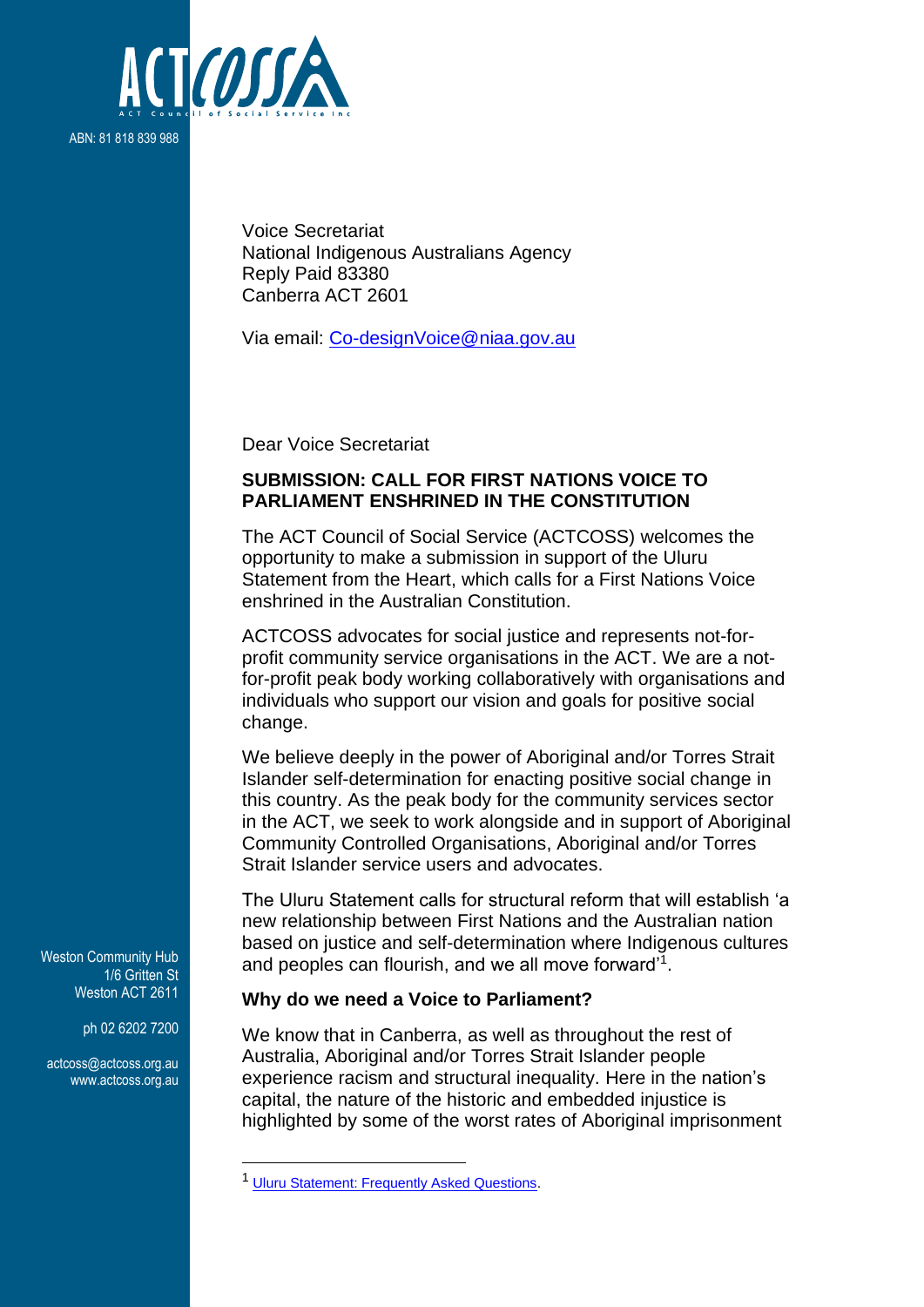and removals of Aboriginal children in Australia<sup>2</sup>. Historical violence is compounded by contemporary practices that do not respect and take seriously the voices of Aboriginal and/or Torres Strait Islander people. The Voice to Parliament will give Aboriginal and/or Torres Strait Islander people a say on the policies and legislation that impact their lives.

ACTCOSS supports and celebrates the recommendations in the Uluru Statement from the Heart. In supporting the call for an Indigenous Voice to Parliament, we ask the Government to:

### **1.Honour its election commitment to a referendum once a model for the Voice has been settled.**

We support the development of a First Nations Voice to Parliament that is protected by and enshrined in the Constitution as defined in the Uluru Statement from the Heart. At the 2019 federal election, the Liberal party committed to pursuing constitutional recognition, including a budget allocation of \$160 million to hold a referendum on a Voice to Parliament.

A referendum will demonstrate overwhelming Australian support for a representative Indigenous body that will allow Aboriginal and Torres Strait Islander people to have a say in the matters that affect them. In 2020, the Australian Reconciliation Barometer found that 81% of the general community support establishing a representative body and protecting that body within the Constitution so it cannot be removed by any subsequent government<sup>3</sup>. Importantly, the Uluru Statement from the Heart calling for a Voice to Parliament was endorsed by 250 First Nations delegates after consultation with 1200 Aboriginal and Torres Strait Islander people<sup>4</sup>.

Enshrining the Voice to Parliament in the Constitution will ensure its permanency. Previous Aboriginal and Torres Strait Islander representative bodies, including the National Aboriginal Consultative Committee (1972-1977), the National Aboriginal Conference (1977-1985) and the Aboriginal and Torres Strait Islander Commission (1989-2005), have been easily abandoned or abolished by successive governments because they were set up by legislation rather than protected in the Constitution.

<sup>2</sup> Report on Government Services (2021[\) Child Protection Services;](https://www.pc.gov.au/research/ongoing/report-on-government-services/2021/community-services/child-protection) [Corrective Services](https://www.pc.gov.au/research/ongoing/report-on-government-services/2021/justice/corrective-services)

<sup>&</sup>lt;sup>3</sup> Reconciliation Australia (2020) [2020 Australian Reconciliation Barometer](https://www.reconciliation.org.au/wp-content/uploads/2020/11/australian_reconciliation_barometer_-2020_summary-report_web_spread.pdf)

<sup>&</sup>lt;sup>4</sup>From the Heart (2021) [What does the Uluru Statement mean? -](https://fromtheheart.com.au/uluru-statement/what-does-it-mean/#:~:text=The%20Uluru%20Statement%20from%20the%20Heart%20%28Uluru%20Statement%29,recognise%20First%20Australians%20through%20a%20Voice%20to%20Parliament.) From The Heart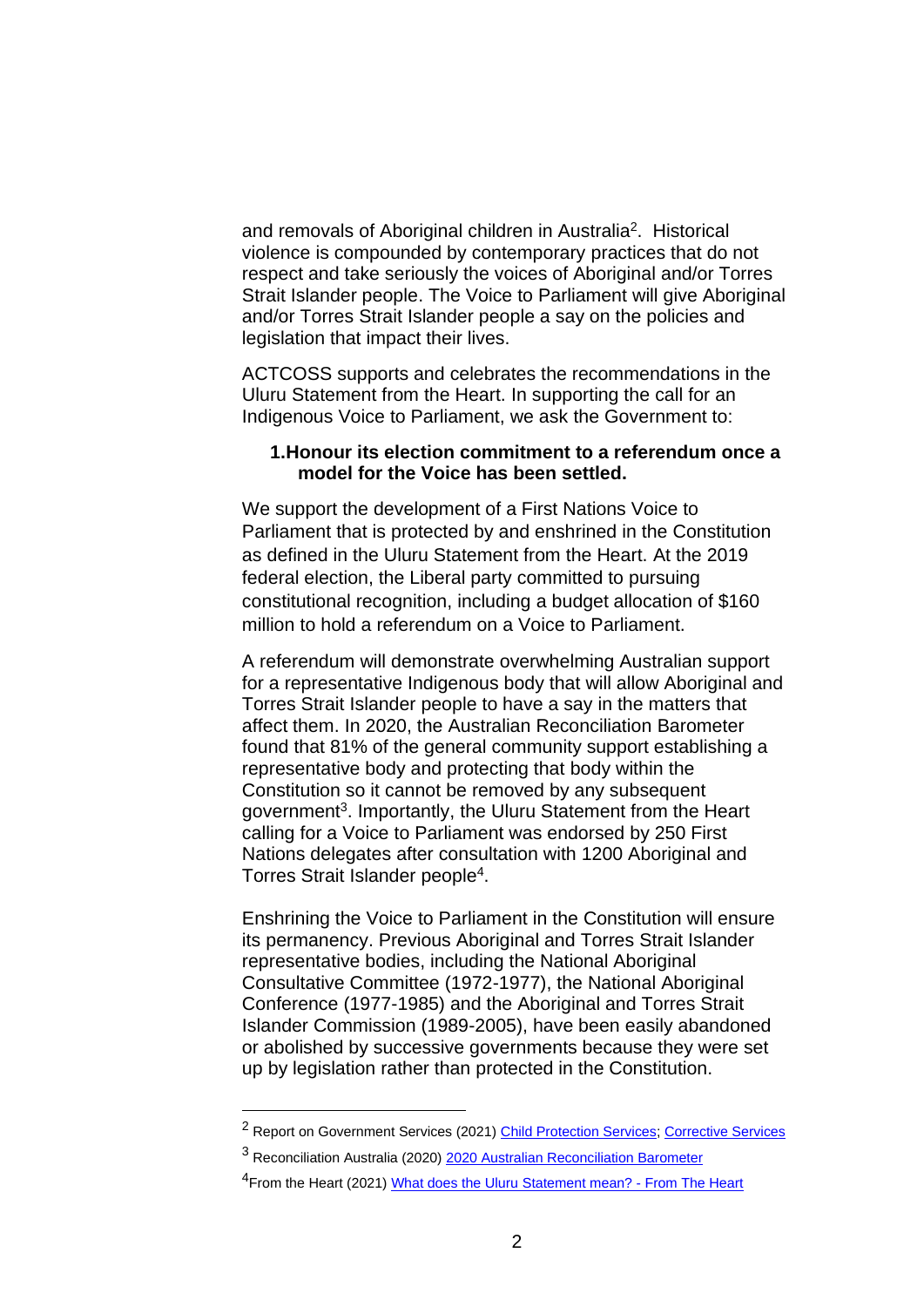The establishment of a national body made up of Aboriginal and Torres Strait Islander people will be able to provide advice to the Australian Parliament and Government at all stages of the development of legislation, policies and programs. This mechanism will ensure rigorous engagement with Aboriginal and Torres Strait Islander community groups and organisations.

Importantly, as Professor Gabrielle Appleby, a public law scholar from the University of NSW notes, an entrenched Voice to Parliament, as proposed through the Uluru Statement from the Heart, "is not a constitutional 'right' that increases the power of judges, or a 'third chamber' of Parliament". The Voice to Parliament cannot introduce or debate legislation, but Parliament can choose to engage with the Voice in ways that seriously and respectfully consider the impact of legislation, policies and programs on Aboriginal and Torres Strait Islander people.

For any dialogue with Parliament to be effective and sustainable, power imbalances need to be acknowledged and addressed. A Constitutionally protected voice will have greater capacity to enact and sustain positive social change for First Nations people and all Australians.

ACTCOSS calls on the Government to honour its commitment to holding a referendum on Constitutional recognition of a Voice to Parliament in *this* term of Parliament.

### **2.Pass legislation enabling the establishment of the Voice in the next term of Parliament.**

We know that strong public support exists, both in the ACT and across the nation, for establishing a representative Indigenous body that is protected within the Constitution. Once a Constitutional referendum has been taken to the Australian public, the Government must commit to passing legislation establishing the Voice in the next term of Parliament.

It is vital that we make the establishment of the Voice to Parliament a legislative priority so that the Voice can get to work guiding the Government on systemic and structural issues that have produced significant disadvantage for Aboriginal and Torres Strait Islander people.